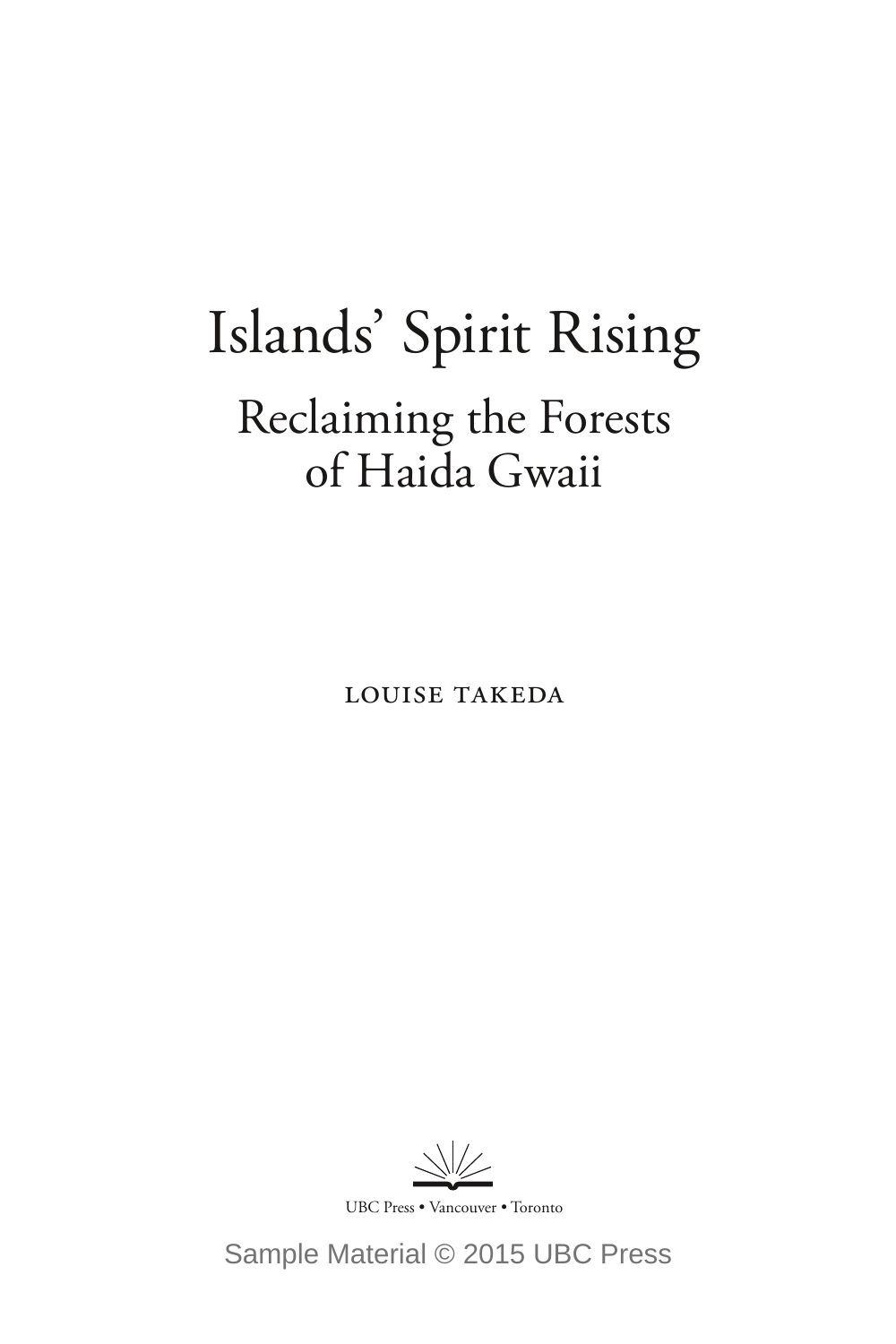#### © UBC Press 2015

All rights reserved. No part of this publication may be reproduced, stored in a retrieval system, or transmitted, in any form or by any means, without prior written permission of the publisher.

#### **Library and Archives Canada Cataloguing in Publication**

Takeda, Louise, author Islands' spirit rising : reclaiming the forests of Haida Gwaii / Louise Takeda. Includes bibliographical references and index.

Issued in print and electronic formats. ISBN 978-0-7748-2765-2 (bound). – ISBN 978-0-7748-2767-6 (pdf). – ISBN 978-0-7748-2768-3 (epub)

1. Land use – British Columbia – Haida Gwaii – Planning – Citizen participation – History. 2. Environmentalism – British Columbia – Haida Gwaii – History. 3. Forests and forestry – British Columbia – Haida Gwaii – History. 4. Haida Indians – British Columbia – Haida Gwaii – History. 5. Rain forests – British Columbia – Haida Gwaii – History. 6. Haida Gwaii (B.C.) – Environmental conditions – History. I. Title.

| HD319.B8T34 2015 | 333.73 130971112 | $C_{20I4}$ -904677-4        |
|------------------|------------------|-----------------------------|
|                  |                  | C <sub>2014</sub> -904678-2 |

### Canadä

UBC Press gratefully acknowledges the financial support for our publishing program of the Government of Canada (through the Canada Book Fund), the Canada Council for the Arts, and the British Columbia Arts Council.

This book has been published with the help of a grant from the Canadian Federation for the Humanities and Social Sciences, through the Awards to Scholarly Publications Program, using funds provided by the Social Sciences and Humanities Research Council of Canada.

Printed and bound in Canada by Friesens Set in Garamond by Artegraphica Design Co. Ltd. Copy editor: Deborah Kerr Proofreader: Dianne Tiefensee Cartographer: Eric Leinberger

UBC Press The University of British Columbia 2029 West Mall Vancouver, BC V6T 1Z2 **www.ubcpress.ca**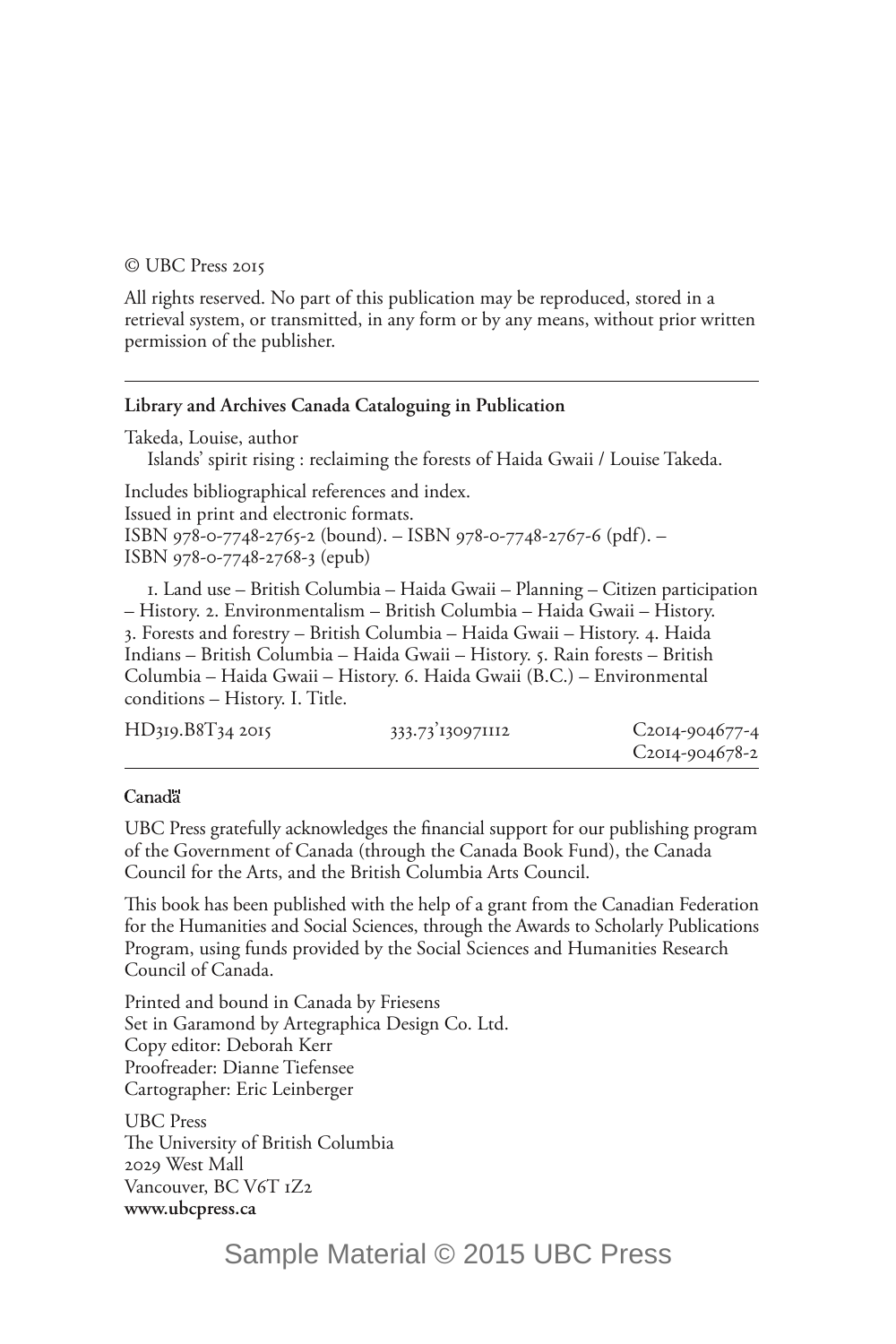### Contents

List of Illustrations / xi

Acknowledgments / xiii

- 1 Navigating Change on Haida Gwaii / 3
- 2 The Nature of Power / 15
- 3 Clash of Nature, Culture, and Economics / 28
- 4 War in the Woods: 1974-2001 / 49
- 5 Collaborative Planning in the Face of Conflict / 79
- 6 Actors and Interests / 101
- 7 State of the Land and Community / 115
- 8 Land Use Recommendations and the Widening Gap / 141
- 9 Uprising / 159
- 10 New Political Landscape / 187

Appendix / 208 Notes / 210 References / 224 Index / 238 Sample Material © 2015 UBC Press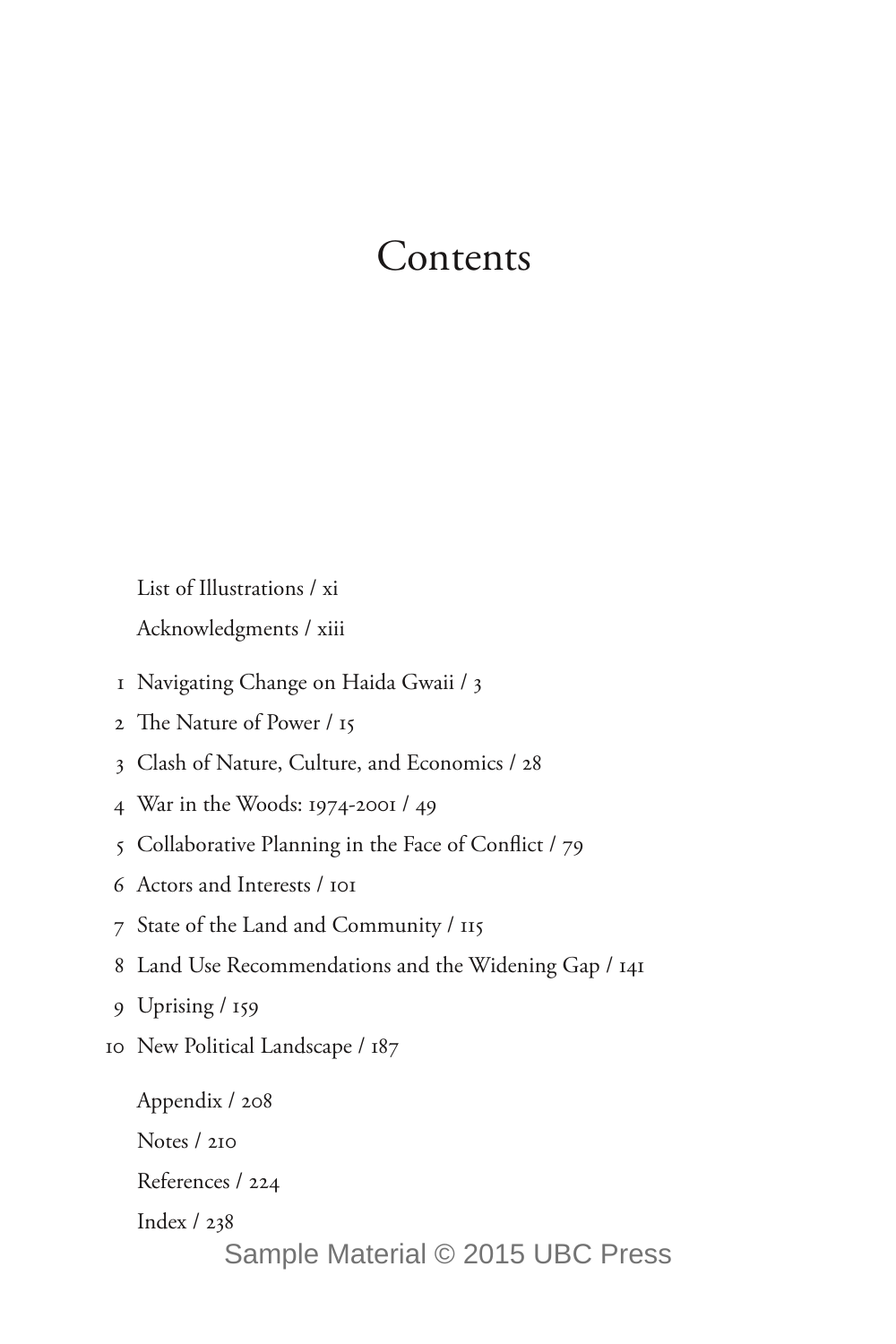### Illustrations

### **TABLES**

- Harvest forecasts based on different management assumptions / 132
- Summary of recommendations and viewpoints / 148
- Forestry projections under viewpoints 1 and 2 / 177

### **FIGURES**

- Logging Haida Gwaii 1990-2004 (map) / 2
- Skidegate Village, ca. 1890-99 / 31
- Logging in Naikoon Park / 43
- Totem poles at Ninstints, SGang Gwaay / 57
- "Save Moresby Caravan" final destination, Vancouver / 61
- Unity rally / 69
- Cedar bark robe / 69
- Culturally modified trees at Spirit Lake, Skidegate / 82
- Delivering the writ for the Haida's title case / 95
- Rally at Ferguson Bay by wives and friends of loggers / 97
- Steaming a cedar canoe / 105
- Logging truck near Juskatla / 108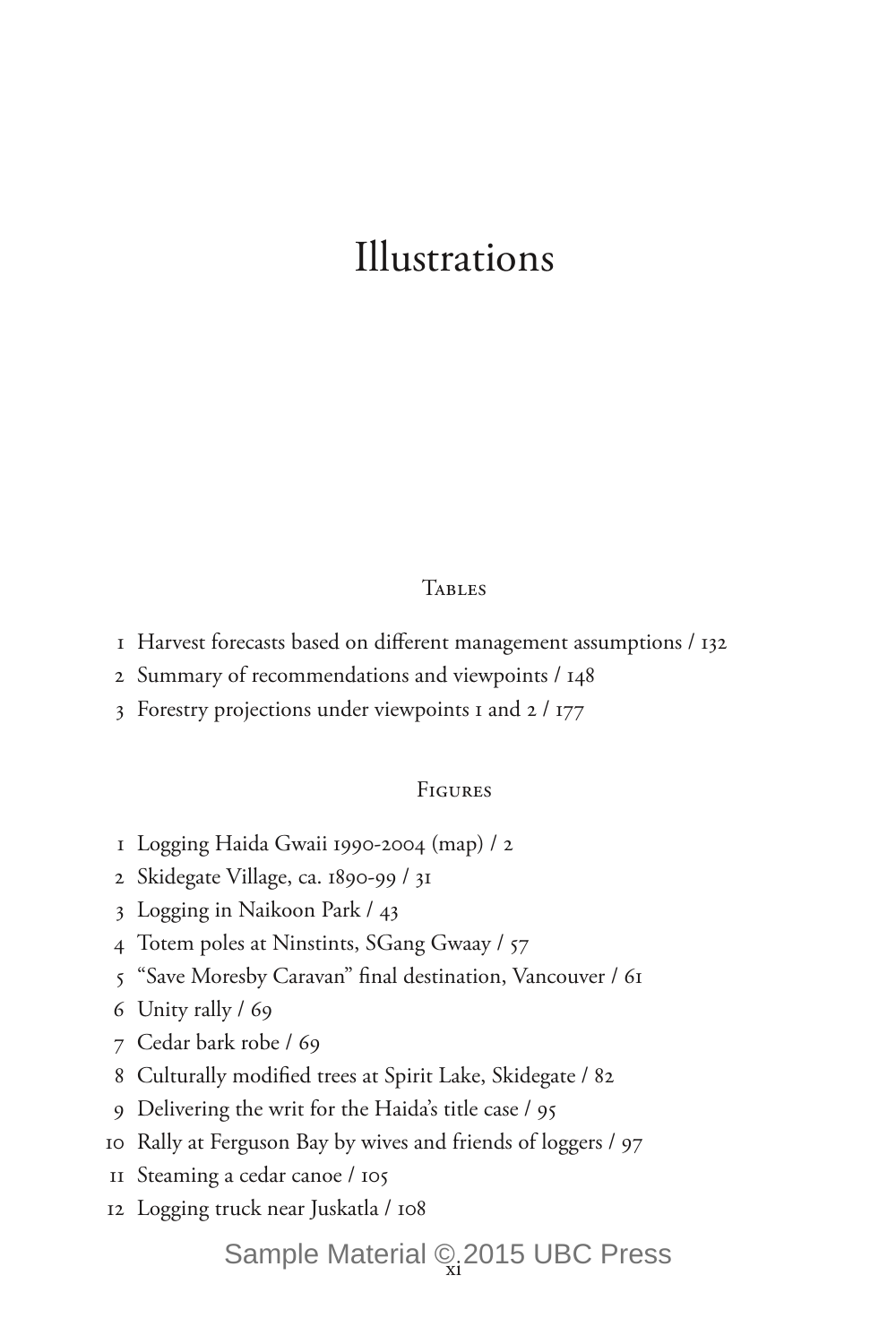- Old forest ecosystem in Windy Bay / 119
- Black bear near Sandspit / 124
- Grizzly bear figure from the Bill Reid Pole in Skidegate / 127
- "Stop the bear hunt" signage / 144
- Blocking the road to Weyerhaeuser's log sort / 163
- Checkpoint on Highway 16 in Queen Charlotte / 163
- Seizure notice on logs cut by Weyerhaeuser / 165
- Discussing around the fire / 166
- Robert Davidson addressing the crowd at the Queen Charlotte checkpoint / 167
- Witnessing Islands Spirit Rising / 169
- Haida Gwaii Land Use Plan (map) / 185
- "Giving the Name Back with Respect" ceremony / 188
- Legacy pole raising at Windy Bay / 205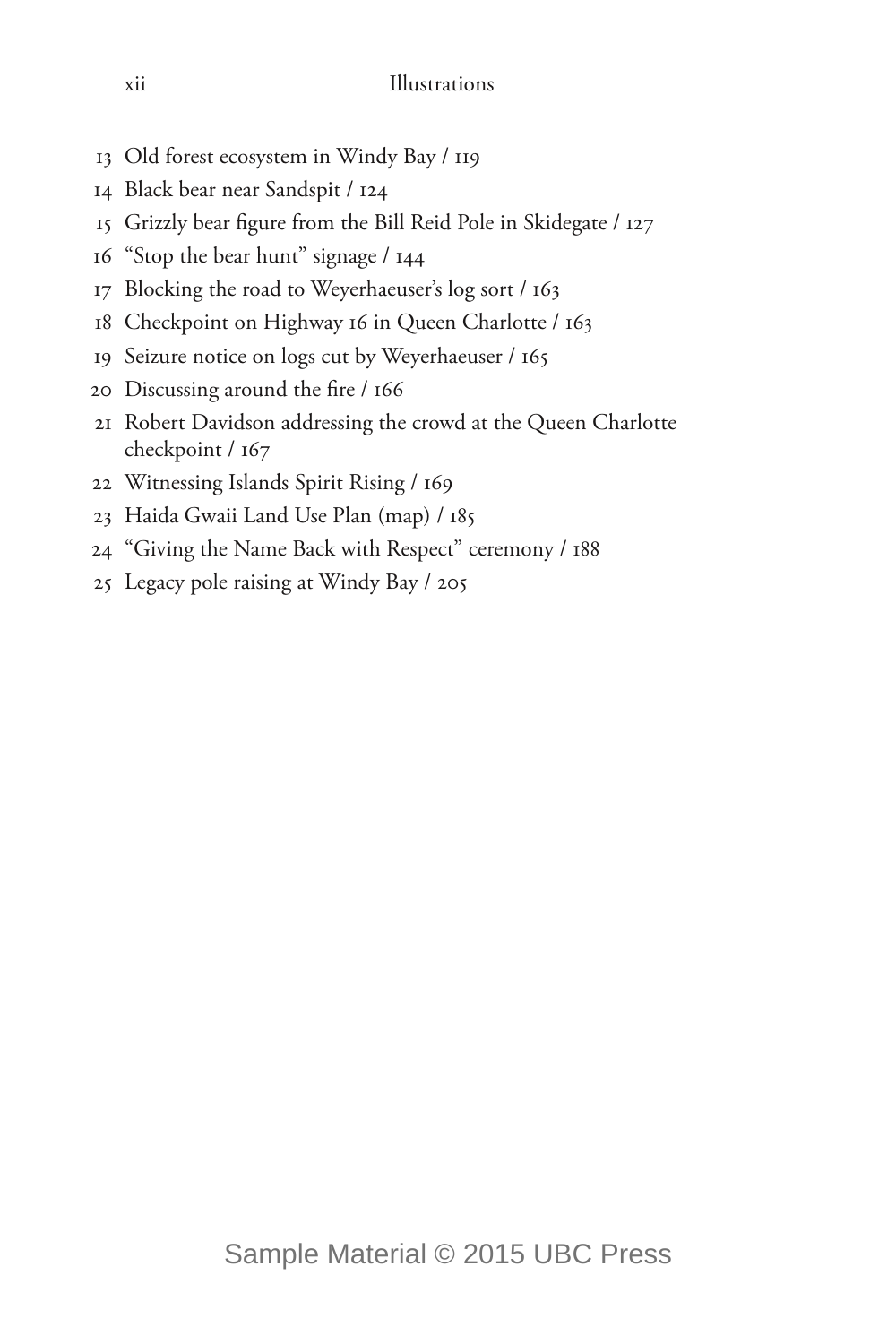

1 Logging Haida Gwaii 1990-2004. *Source:* Gowgaia Institute (John Broadhead). Adapted by Eric Leinberger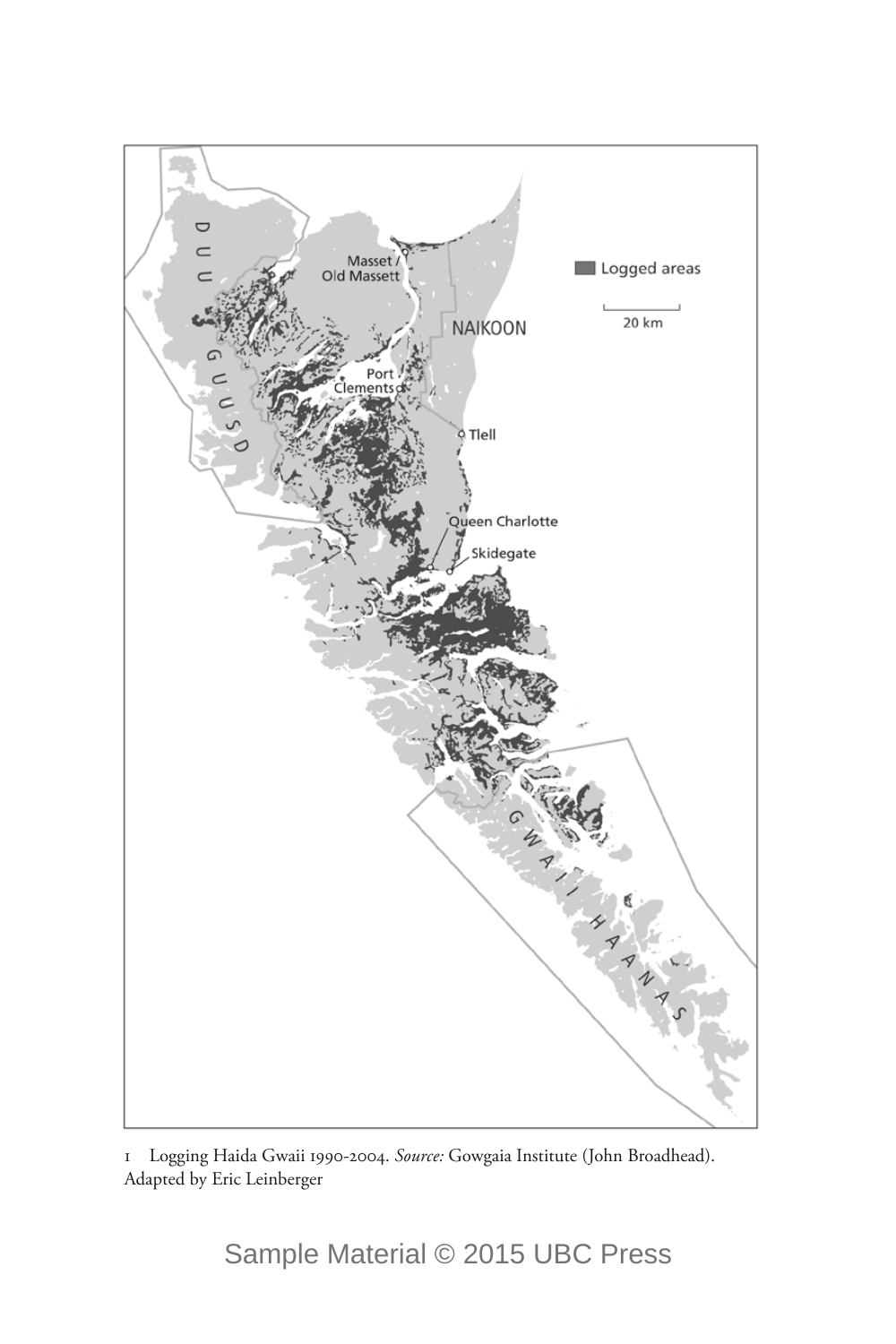## Navigating Change on Haida Gwaii

*We have an insatiable appetite for trees, an age-old pattern that stretches back to the dawn of time. Wood and the numberless things we make of it are so much a part of us that it is impossible to imagine a life without it. Perhaps the only thing equal to the extent of our interdependence with trees is the extent to which we take them for granted.*

 *– John Broadhead, "Islands at the Edge"*

*The land and waters of Haida Gwaii can and must be made well again. Our economic needs can and must be brought into balance with the capacity of the land to function and provide. We have the political will and we accept the responsibility to see that this is done.*

> *– Council of the Haida Nation,* Haida Land Use Vision

The enchanted islands of Haida Gwaii contain some of the richest natural, cultural, and political landscapes in the world. Known for a time as the Queen Charlotte Islands, Haida Gwaii is the homeland of the Haida Nation, an indigenous people whose way of life has been intertwined with the land and waters of the islands for millennia. Located at the edge of Western Canada, this isolated archipelago is also home to some of the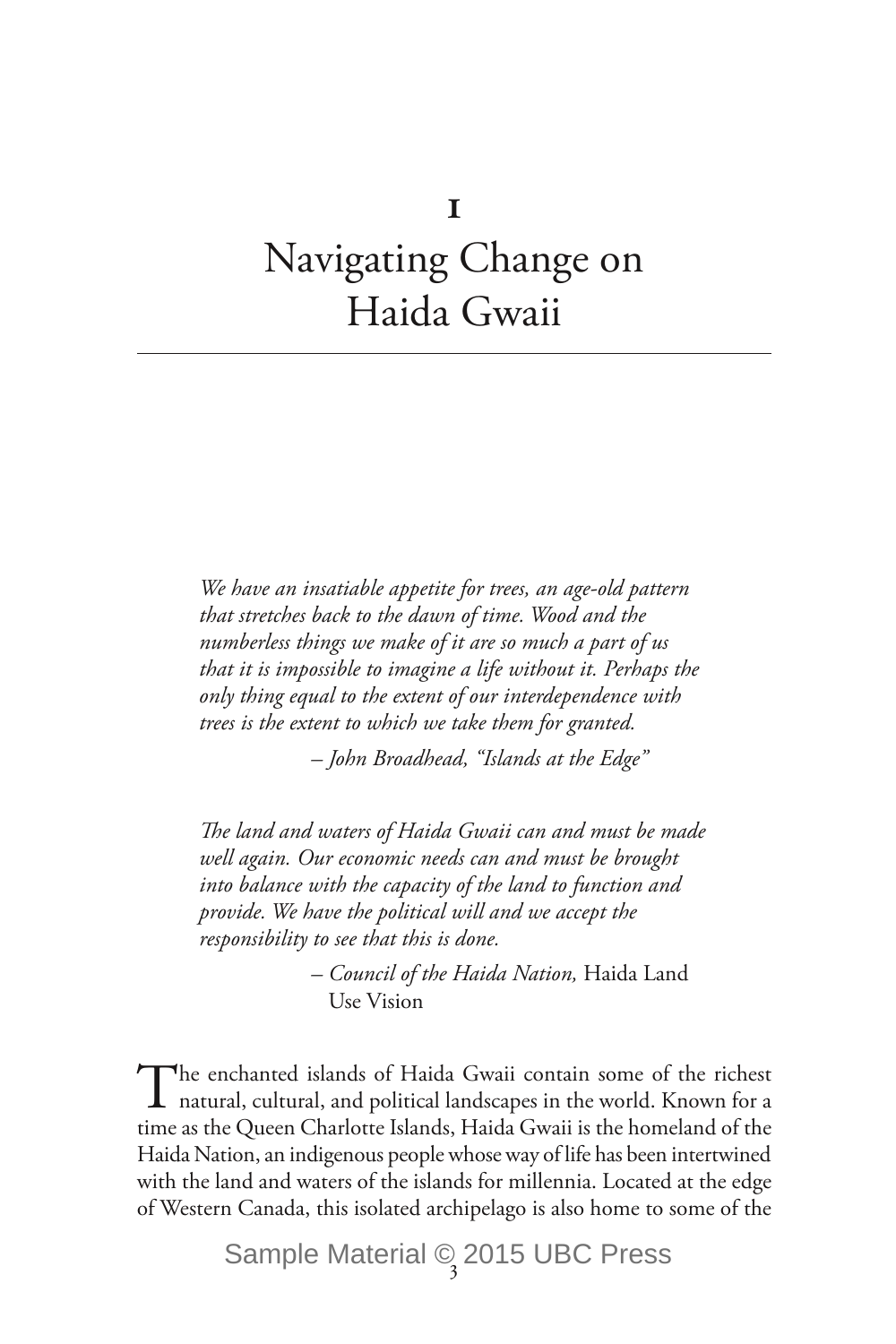world's last remaining tracts of intact coastal temperate rainforest and is a globally significant repository for biological diversity.

Over the past century, however, the forests have been logged at an everaccelerating rate. This has threatened not only the irreplaceable biodiversity and habitat values, but also the cultural and social values of the forests that the Haida have relied on for centuries. In response, the Haida, together with their local environmental and community allies, have launched political campaigns, blockades, and lawsuits to demand logging reductions. At the same time, they have pressed for greater local control through community-based forest tenures and legal recognition of Haida title to the land. Since the 1980s, this grassroots indigenous-environmental-community movement has evolved into a powerful force with the capacity to take on the multinational forest industry and the political structures that enable it.

This book traces the evolution of this dynamic force, from the early days of Haida resistance to the modern context of alliances, movement building, and evolving forms of governance. Within this broader context, the study focuses on the latest stages of the conflict and the provincial government's efforts to ameliorate it through collaborative ecosystem-based planning.

### Islands at the Edge of the World

The natural wonders of Haida Gwaii were first brought to the attention of a wider public in the 1980s, when the Haida and their allies launched a successful campaign to protect the old-growth forests of Gwaii Haanas. Since then, Haida Gwaii's reputation as an environmental jewel has spread.

Haida Gwaii is geographically positioned on the edge of the continental shelf, nestled under the Alaska Panhandle to the north and separated from the mainland of British Columbia by the treacherous Hecate Strait. It consists of two main islands, Graham and Moresby, which are surrounded by hundreds of smaller islands and islets. Its isolated geography and role as a glacial refugium during the last ice age led to the evolution of at least thirty-nine plant and animal species and subspecies found nowhere else on earth (Holt 2005). These include the Haida Gwaii black bear, ermine, pine marten, dusky shrew, and a number of plants and mosses. Because of this ecological distinctiveness, environmentalists in the 1970s strategically dubbed the islands the "Galapagos of the North."

Whereas the unique ecological features of Haida Gwaii have only recently become well known, the Haida's relationship to the land stretches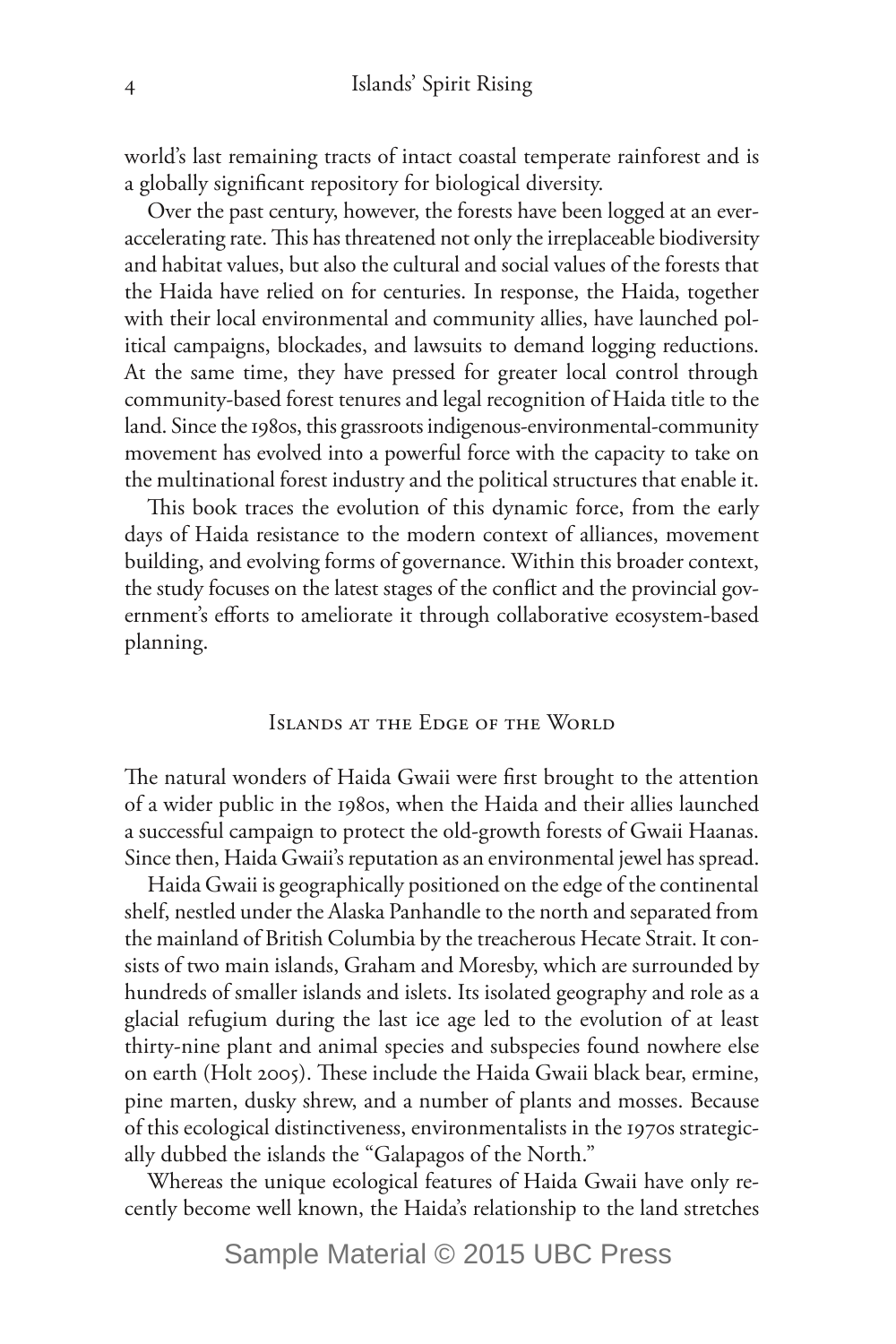back more than 10,000 years. Haida oral history traces their roots on Haida Gwaii to before the last ice age, recalling, among other things, two great floods, rising and falling sea levels, and the coming of the first tree (Council of the Haida Nation 2004, 3). This oral history is supported by recent archaeological evidence, showing that people hunted bears on Haida Gwaii as far back as 13,000 years ago and have deepwater fished since 10,700 years ago (Fedje et al. 2005).

Over the centuries, the Haida have relied on the ocean and forests for their material, cultural, and spiritual well-being. Culturally modified trees can be found throughout the forests of Haida Gwaii, providing evidence of occupancy and forest use going back centuries. The Haida have used a variety of trees for food, teas, medicine, fuel, and building materials. The red cedar has been, and continues to be, of particular cultural significance. Its durable wood has been used for longhouses, canoes, totem poles, rope, mats, and storage boxes. The bark of the red and yellow cedar has been used for clothing, hats, and baskets. The Haida have also used over sixty species of plants for sustenance, health, and medicinal purposes (Nancy Turner 2004, 57-61).

The historical profusion of seafood allowed a relatively dense and sedentary population to flourish on Haida Gwaii. Combined with the Haida's sophisticated boat-building and fishing technologies, this natural marine abundance allowed leisure time for the Haida to develop their worldrenowned art forms. Despite recent declines in fish stocks and aggressive logging of the forests, the Haida's intimate connection to the land and waters of Haida Gwaii continues to this day. As ethnobotanist Nancy Turner (ibid., 23) writes: "The mountains, the waters, the plants and the animals of Haida Gwaii are all part of a magnificent system, supporting and nourishing the Haida, and in turn, respected and embraced by them as an integral part of their culture and identity."

Nevertheless, the delicate balance that existed between the Haida and their natural surroundings during the long pre-colonial period was radically affected by the arrival of Europeans.

### Legacy of Colonization and Resource Extraction

With the arrival of the maritime fur trade in the eighteenth century, Haida Gwaii became known to the outside world for its superior and profitable raw materials. First contact – with the Spanish explorer Juan Peréz – was recorded in 1774. Thirteen years later, Captain George Dixon arrived in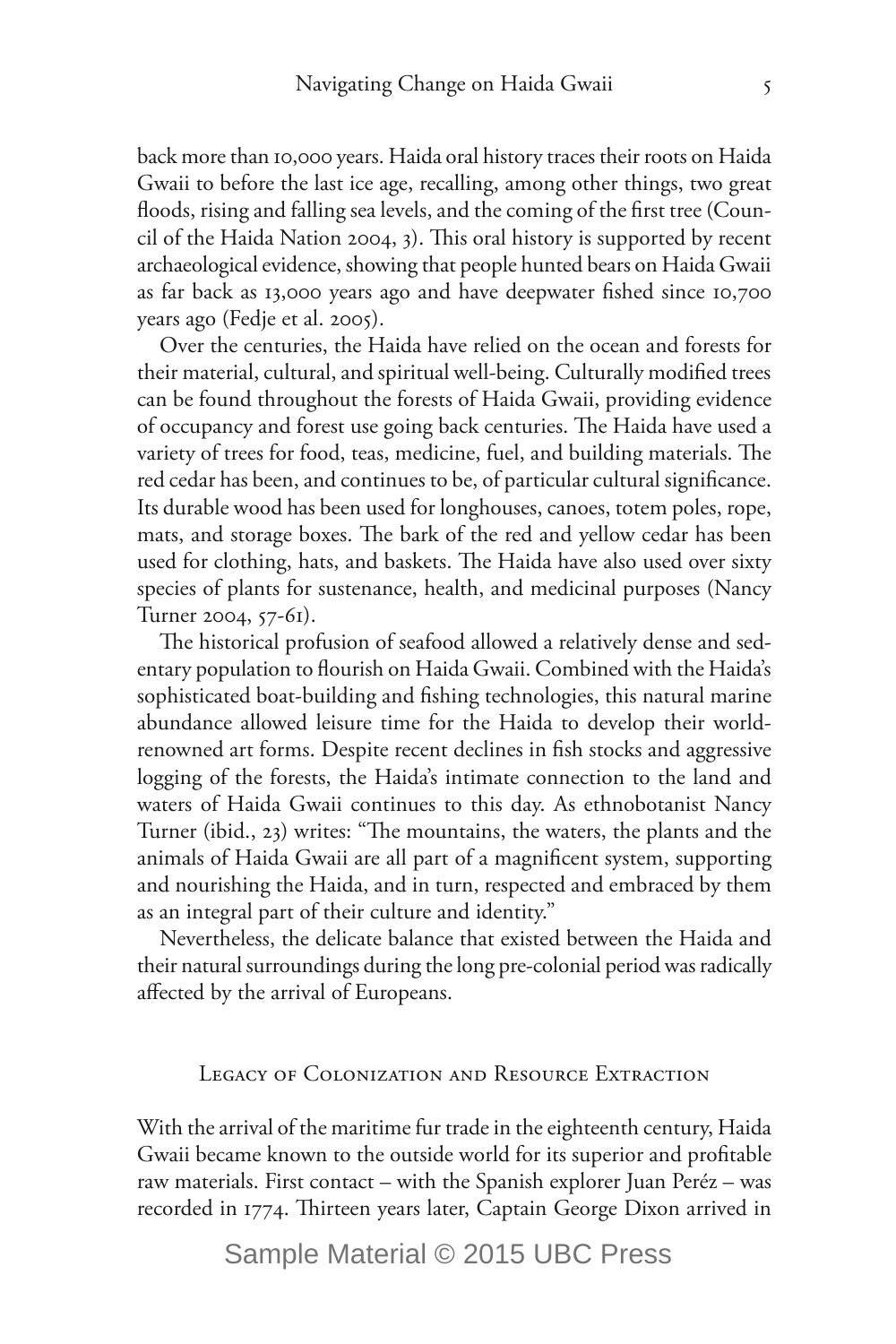Haida Gwaii as part of a sea otter trade mission and gave the islands their colonial name, "Queen Charlotte," after his ship and the queen consort of England. By the 1780s, the maritime fur trade had established itself, and within a few decades, increasing European presence and trade generated an intensifying clash of economics, nature, and culture. An 1852 gold rush created a new frontier economy and the establishment of the islands as a Crown colony.

More devastating than the political, economic, and cultural upheavals that followed from colonization were the successive waves of epidemics introduced by the newcomers. The worst smallpox epidemic hit Haida Gwaii in the 1860s, eventually reducing the Haida from their pre-contact numbers of 10,000 to 15,000 to an estimated mere 588 by 1915 (Van den Brink 1974, 77; Fedje et al. 2005, 119).<sup>1</sup> The survivors of about twenty permanent villages regrouped into two villages: Old Massett at the north end of Graham Island and Skidegate at the south end. Both remain to this day as the two Native reserves in which most of the islands' Haida people reside. The abrupt and tragic depopulation, which occurred among so many First Nations in British Columbia, facilitated the imposition of new forms of governance.<sup>2</sup> The colonial government designated small reserves, and though BC First Nations never ceded their rights and title to the land, the remaining land was claimed by the Crown.

With European settlement and control over resources, Haida economies were soon replaced by colonial economies. Historian Richard Rajala (2006, 15) notes: "A society based upon Euro-American settlement and capitalist enterprise dictated that from the outset land and resources would be allocated to those deemed able to extract the highest value from their market potential." In British Columbia, the clearest example of this was the forest industry. Government policies transformed the land into a form of private property that could be leased cheaply to timber corporations for development and short-term profit extraction. First Nations people were sometimes employed as loggers, but they were systematically excluded from entrepreneurial and personal access to timber (Marchak 1995; Harris 2002; Rajala 2006). Meanwhile, they would bear the brunt of the ecological and social impacts. Despite First Nations' consistent defence of their land title, the BC government ignored their concerns in favour of resource extraction and profit for multinational corporations.

Logging on Haida Gwaii increased exponentially through the twentieth century. Corporate domination of the forests was well established by the onset of the First World War and the drive for high-quality Sitka spruce to build fighter planes. Although most logs were processed elsewhere,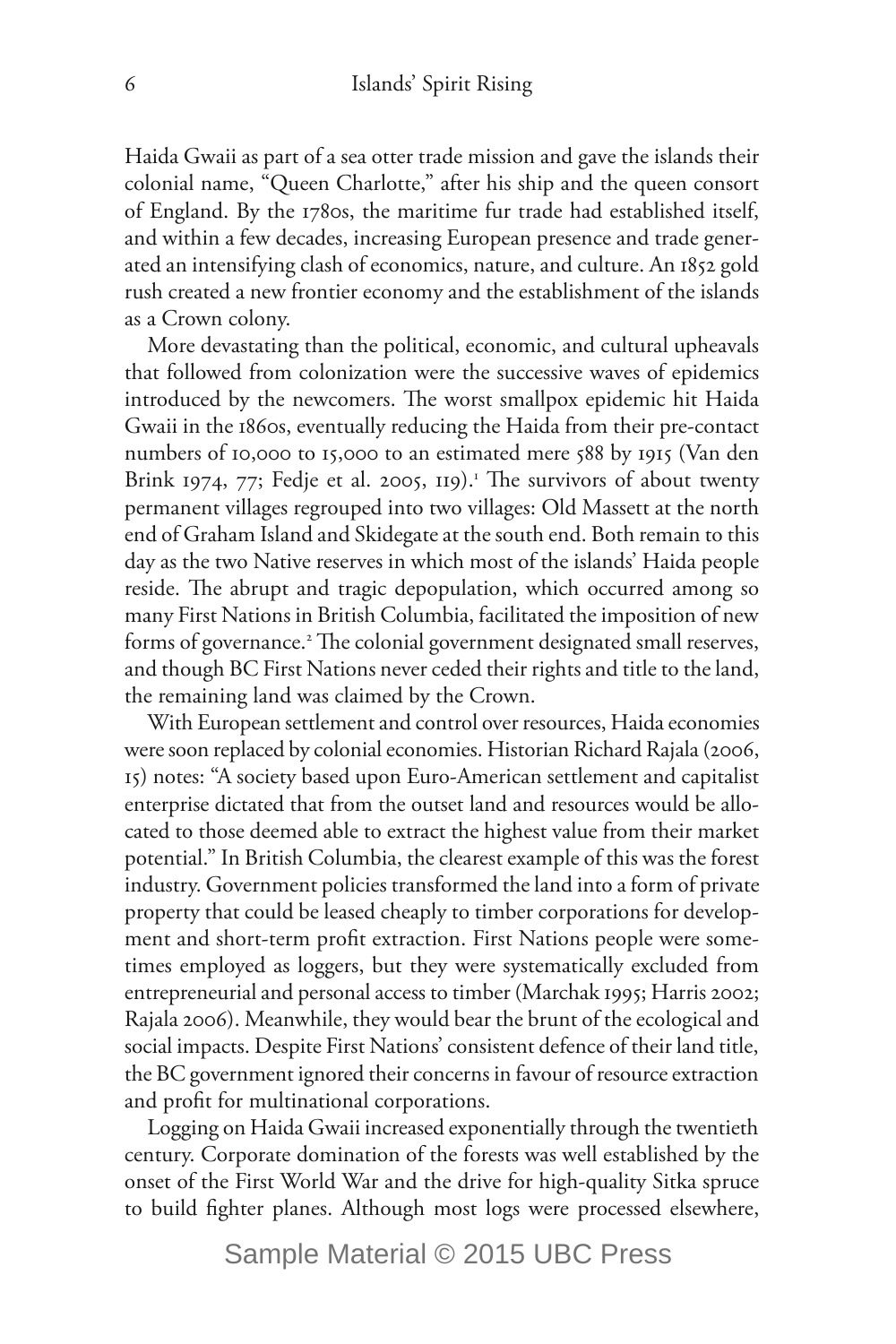several sawmills were built on the islands at that time. However, when the brief war-inspired boom ended, most of Haida Gwaii's industrial infrastructure disappeared (Rajala 2006, 2-40). The islands subsequently reverted to their role as supplier of raw materials to processing facilities in Victoria and the southern mainland, with little or no manufacturing occurring locally. In an extensive historical study of the forest industry on the BC north coast, Rajala (ibid., 7) concluded that Haida Gwaii "represented the clearest example of hinterland resources being drawn off without appreciable local benefit."

An estimated 105 million cubic metres of raw logs, valued at over \$12 billion, left the islands during the twentieth century (Gowgaia Institute 2007, 9).3 Rather than supporting the long-term social and ecological interests of the region, resource extraction on Haida Gwaii (as in many other resource-rich regions of the world) has enabled the development of distant political and financial centres. Modern technology has simply exacerbated the impact of logging and increased the speed at which the most accessible and valuable resources are depleted. The associated threats to local livelihoods, culture, habitat, and biodiversity has never been figured into the prices paid for the resources.

This problem of the unequal distribution of costs and benefits between primarily extractive and manufacturing regions has been extensively discussed by such well-known social theorists as Andre Gunder Frank (1969, 1975) and Harold Innis (1936, 1956). More recently, the field of ecological economics has extended these insights by examining energy and material flows to reveal the ecologically unequal exchange associated with resource extraction (see Bunker 1985; Martinez-Alier 1987; Giljum and Hubacek 2001). Ecologically unequal exchange highlights the fact that local resources are sold at prices that do not take into account the local environmental and social impacts or the exhaustion of natural resources caused by overextraction.

Nevertheless, the prevailing economic model relies on high levels of material extraction and cheap resources for continued industrialization and economic growth. The ideology of developmentalism, with its uncritical emphasis on the benefits of resource development, job creation, and capital accumulation, is largely shared by resource managers, industry proponents, and state officials alike. Monetary value is the assumed operational definition and neutral standard of value, whereas the interests and concerns of host communities are often discounted as parochial or vested (Howitt 2001). Moreover, the priorities of corporate actors are reflected in state policies and legislation that ensure continued access to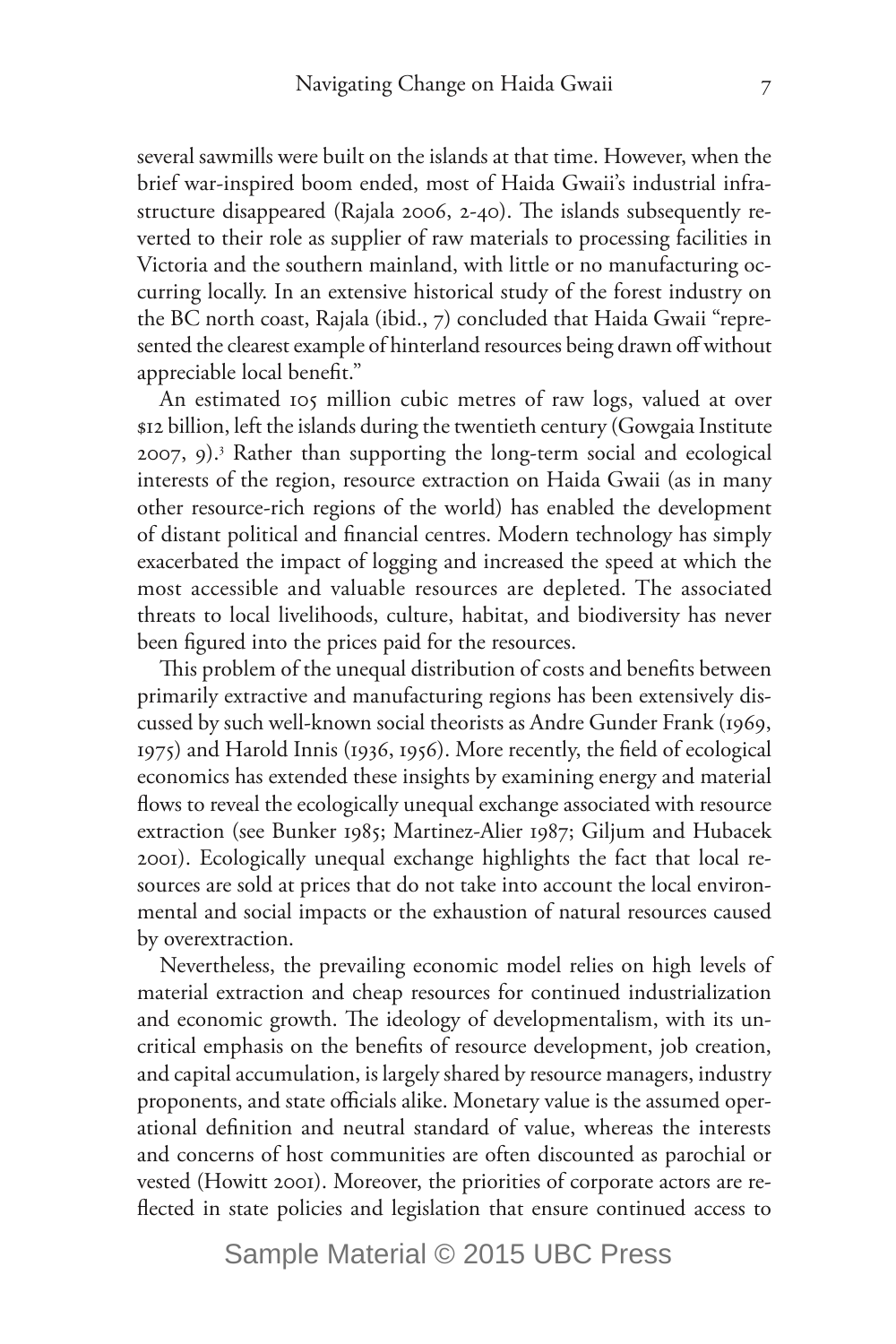resources by the powerful of the world. This overarching institutional and ideological framework has made it exceedingly difficult for resource-rich regions like Haida Gwaii to avert the destructive social, cultural, and ecological consequences of resource development.

In response to this concern, political ecologist Stephen Bunker (1985) suggested, in his extensive study of resource extraction in the Brazilian Amazon, that either central political and institutional structures must work to protect the long-term interests of local communities, or the communities themselves must develop their own politically effective social organization and self-sustaining economies in order to resist exploitative extractive enterprises. The former proposition includes such things as government-backed collaboration and resolution of conflicts in a way that respects the long-term interests of place-based actors. The latter proposition suggests the need to build a cohesive collective movement to challenge structures of domination and to implement alternative communitybased strategies. The case of collaborative planning on Haida Gwaii contains elements of both these propositions, offering an interesting entry point to examine state and grassroots responses to resource conflicts.

### Power and Collaborative Planning

The 1980s saw opposition to industrial logging rise dramatically in British Columbia, with conflicts erupting in one valley after another. The need to restore social order and end the escalating "war in the woods" compelled the BC government to make a conceptual shift from top-down technical approaches toward more democratic and inclusive approaches to resource management. In 1992, the government introduced an inclusive decisionmaking approach for the province that incorporated comprehensive community-based participation into resource management planning. Its stated intent was to empower "those with authority to make a decision and those who will be affected by the decision ... to jointly seek an outcome that accommodates rather than compromises the interests of all concerned" (CORE 1992, 25).

Yet, past inclusive decision-making forums in British Columbia and elsewhere have often fallen short of expectations (see Wilson 1998; Brosius 1999a; Burrows 2000; Mascarenhas and Scarce 2004; Whelan and Lyons 2005). Although incorporation into decision-making institutions may appear to offer indigenous and other marginalized groups a chance to be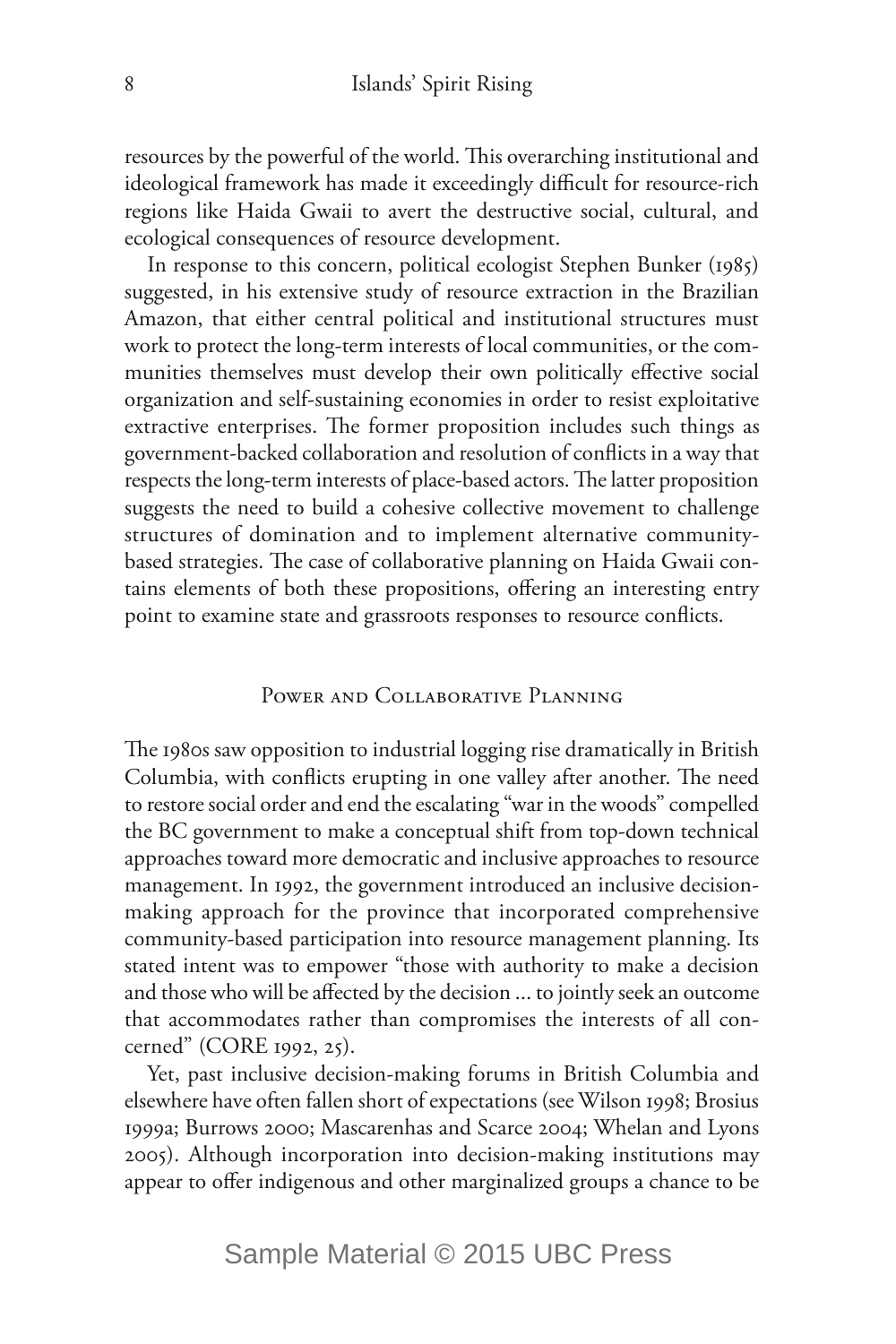heard and to achieve their goals, such processes have often served to limit debate on substantive issues and to exclude the moral and political imperatives of grassroots groups. The experience of indigenous peoples, moreover, has often been that state planning processes are unable or unwilling to understand and respect their distinct needs in the use and management of land (Gedicks 1994; Howitt 2001; Lane 2006). At the same time, inclusive processes have provided a degree of political legitimacy to dominant actors and decision-makers, which they might not otherwise have had.

Despite these caveats, the collaborative land use planning process on Haida Gwaii had several promising aspects. First, from a process angle, it had progressed farther than most planning efforts in terms of levelling power imbalances. The process was co-managed by the provincial government and the Council of the Haida Nation, a unified political body of the Haida people. Co-management not only gave the Haida greater control over the direction and design of the planning process, it also acknowledged the authority of the Council of the Haida Nation in land use decisions.

Recommendations for land use were to be made by an inclusive Community Planning Forum consisting of representatives from the Haida Nation, provincial government, forestry and mining industries, local environmentalists, local government, businesses, and community members. In addition to co-hosting the process, the Haida ensured that their values and concerns would play a central role by requiring that the process be guided by the *Haida Land Use Vision* (Council of the Haida Nation 2004), a planning document developed by the Council of the Haida Nation. In addition, land use recommendations were to incorporate the principles of ecosystem-based management as laid out in a framework developed specifically for the three coastal planning tables (north coast, central coast, and Haida Gwaii). A technical team of experts from the Haida Nation, the Province, industry, and the community was also put in place to provide key pieces of information and analyses, and to ensure that all parties had equal access to relevant data.

The Haida Nation had previously acquired substantial philanthropic resources for mapping and planning purposes. In addition, a mitigation fund was set up for the three coastal planning tables to compensate industry and workers for losses that they might incur as a result of planning outcomes. An alliance known as the Coastal First Nations also created the Coast Opportunity Funds, a substantial trust fund, to assist communities with the transition to more sustainable forms of economic development.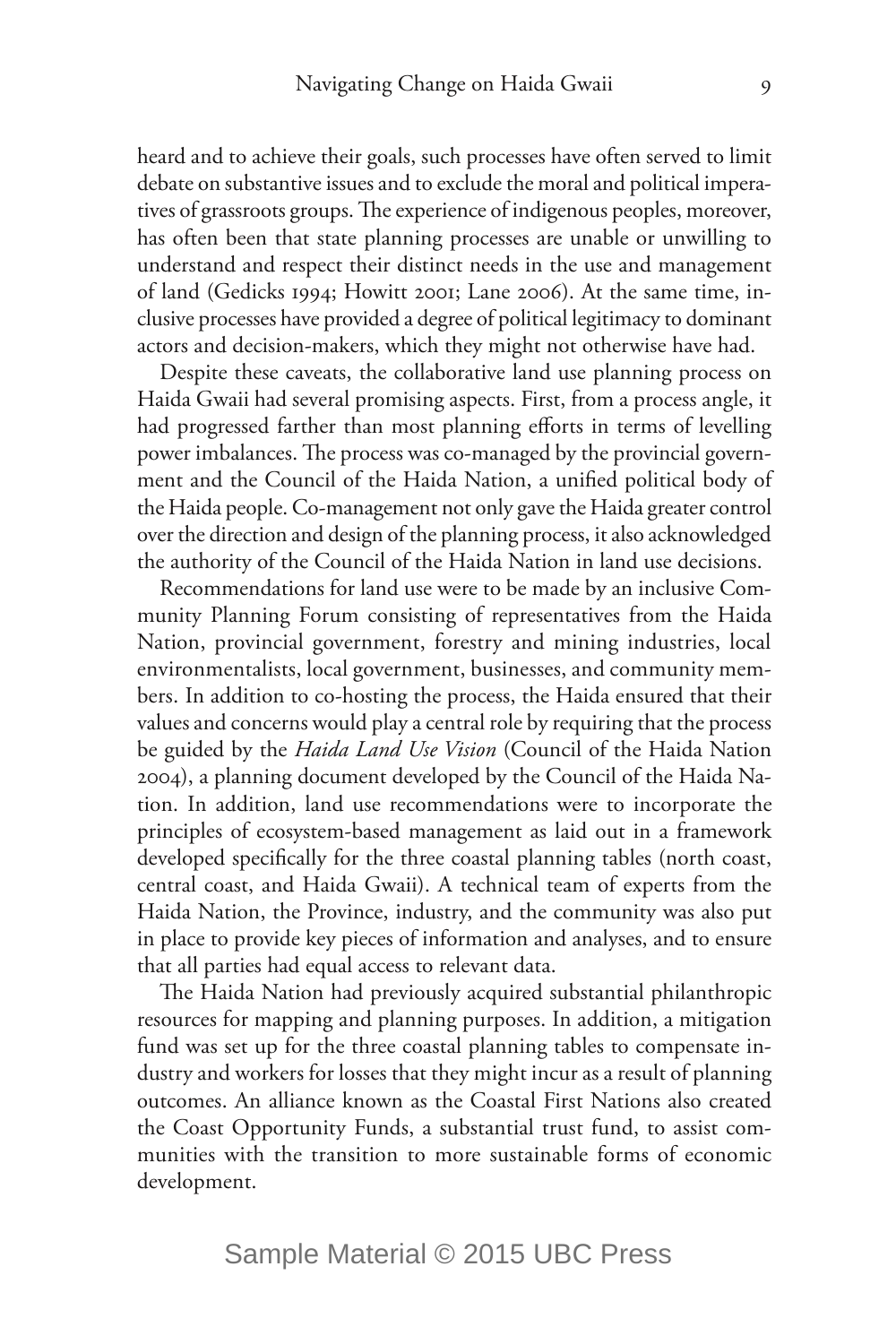Due to these promising institutional, procedural, and monetary factors, the collaborative planning process on Haida Gwaii appeared to present a real possibility for resolving conflict in a way that might respect ecological and cultural values. Perhaps most importantly, Haida Gwaii is a place rife with agency – individual, organizational, and cultural. With a history of strong leadership, grassroots institution building, broad community alliances, and multiple victories on the ground and in the courts, the Haida have become a formidable force. If collaborative planning were ever to result in outcomes that not only reflected the priorities of the indigenous community but also transformed an unsustainable and inequitable model of development, Haida Gwaii was the kind of place where it would happen.

### A Political Ecology Approach

Several studies have examined collaborative planning in British Columbia (see Salazar and Alper 1996; Duffy et al. 1998; Owen 1998; Burrows 2000; Gunton, Day, and Williams 2003; Mascarenhas and Scarce 2004; Frame, Gunton, and Day 2004; Jackson and Curry 2004a). Some of these studies have taken a primarily consensus approach to power, focusing on the components for successful collaboration, often in reference to the objectives set out by government policy. Such studies pay little attention to broader power relations and the problems that they present for traditionally marginalized groups. Other studies have taken a conflict approach to power, often concluding that collaborative planning processes constrain grassroots actors from challenging the status quo and fail to address their concerns. Whereas such studies suggest the need for greater power symmetry so that marginalized voices may be heard, they barely explore how this might be achieved. This book aims to broaden the discussion by exploring both the relations of power and domination at work in the collaborative planning process, as well as the ways grassroots actors might use such processes to enhance their collective power in order to counter domination. The emphasis is on understanding how relations of domination and oppression can be changed.

The approach adopted for this research is that of political ecology. At a general level, political ecology examines the way in which environmental change and ecological conditions connect to political processes and power relations (Robbins 2004, 5-7). The analytical focus is "on factors that shape power relations among human groups, and that influence relations between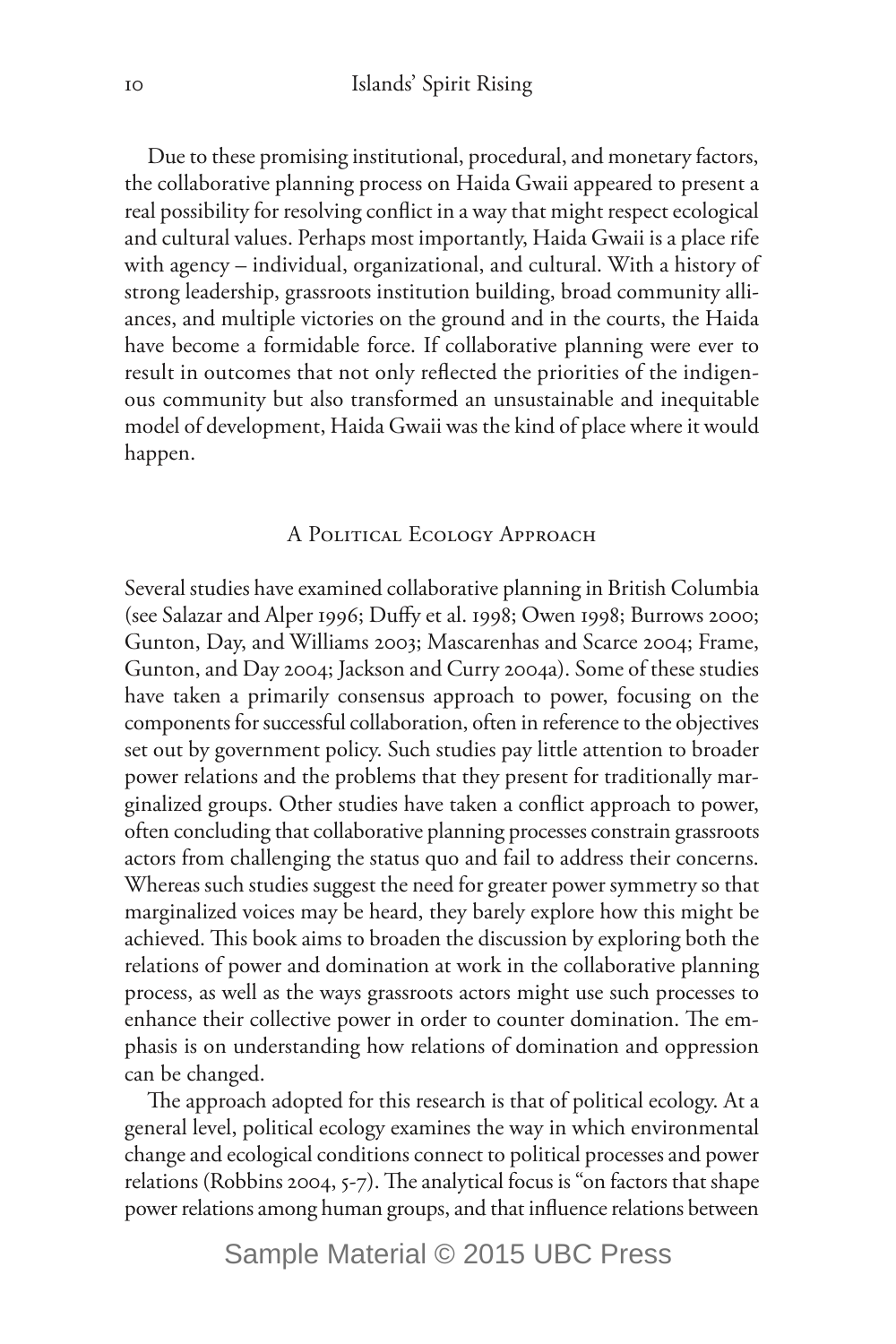these groups and diverse aspects of their environment" (Paulson, Gezon, and Watts 2003, 205; see also M'Gonigle 1999). A common feature in political ecology research is an interest in furthering political and social justice. Thus, it often strives to expose, from a bottom-up perspective, the problems with the dominant approaches to resource management that are generally favoured by corporate and state actors. Individual cases are contextualized within a broader understanding of economic, political, and cultural forces. At the same time, political ecology inquires into the alternative development strategies and innovative actions taken by those who face environmental change resulting from mismanagement and exploitation.

The field research for this book was conducted concurrent to events unfolding inside and outside the land use planning process. The author made four research trips to Haida Gwaii to attend Community Planning Forum meetings and to speak with participants. Twenty-three forum participants were interviewed at three different points: March 2005 immediately following the final Community Planning Forum meeting, July 2005 shortly after a blockade action, and six years later, when the outcome of the process was becoming clearer.<sup>4</sup> A range of documentation was reviewed, including policy papers, the local newspaper, meeting minutes, agreements, academic literature, and a wide range of research and reports prepared specifically for the planning process. The POLIS Project on Ecological Governance at the University of Victoria provided the institutional home base from which to follow events.

The conflict on Haida Gwaii, like environmental conflicts more generally, can be understood as fundamentally about clashes between different systems of thought or languages of valuation. These include monetary values, indigenous rights and title, biodiversity conservation, wilderness, environmental justice, and others. However, as ecological economist Joan Martinez-Alier (2002) points out, the critical difference between them is not in their epistemological understandings, but, rather, in their power to influence land use outcomes.

To help unravel the complexities of power, Chapter 2 introduces various theoretical perspectives on power, including the insights of Habermas (1987), Lukes (1974), Foucault (1977, 1988), and Giddens (1984). A threelayered analytical framework is presented that offers both a methodological and theoretical framework for examining power and reflecting on outcomes. Although a theoretical understanding of power is useful, the events on Haida Gwaii can be appreciated without it. For this reason, some readers may wish to skip Chapter 2 and go directly into the story. However, the intent of providing this theoretical toolbox is to invite readers to generate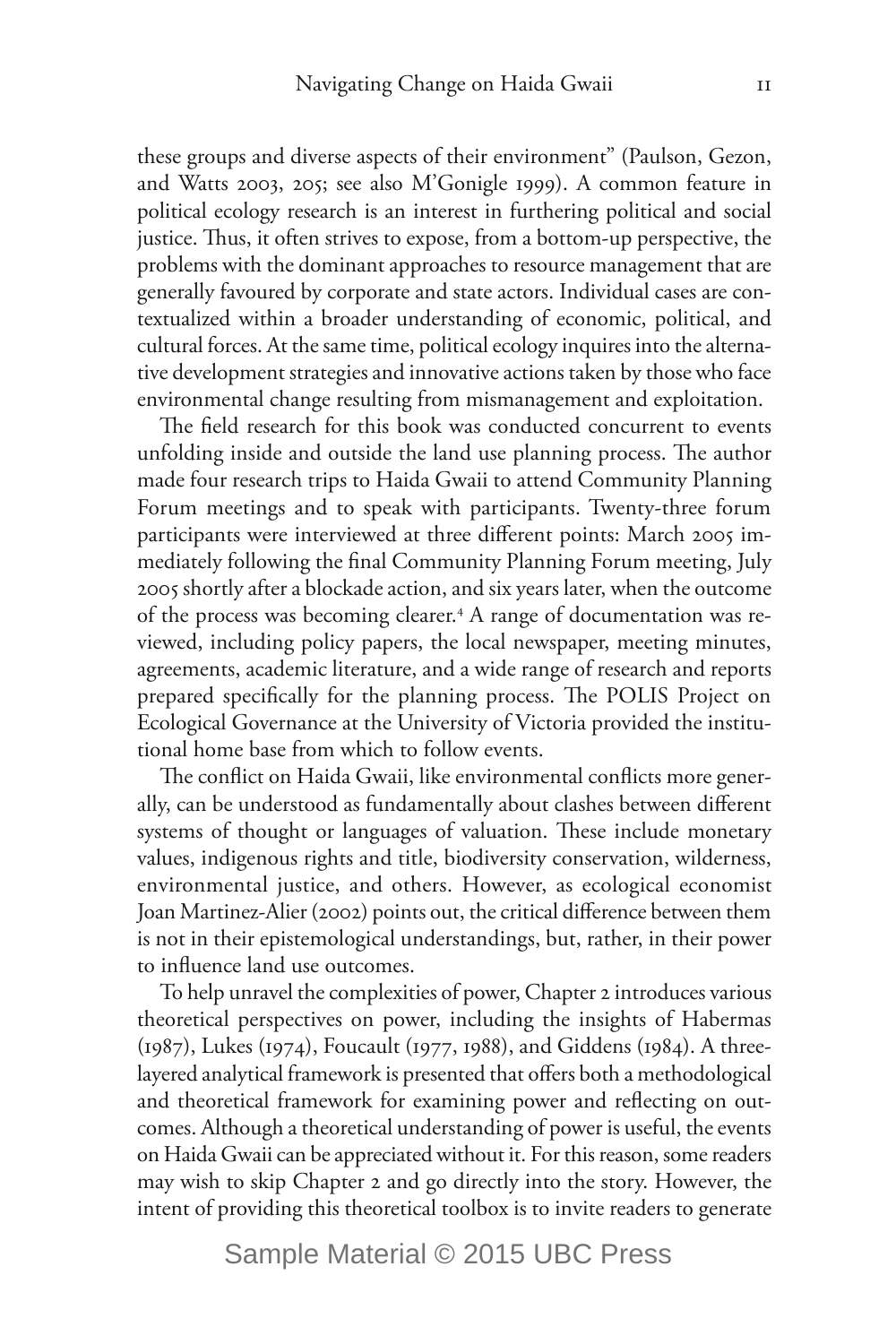their own analyses and conclusions on the situation in Haida Gwaii, and, indeed, many others.

To better understand how certain forms of valuation have become dominant in land and resource management, Chapter 3 turns to four central forces that have shaped resource conflicts in British Columbia during the twentieth century. These include imperialism, indigenism, industrialism, and environmentalism. The histories, ideologies, and practices associated with each of these are reviewed and their implications analyzed within the context of British Columbia.

Although certain land management practices have dominated on Haida Gwaii, they have not gone uncontested. A great deal of action has occurred in the courts and on the ground, particularly since the 1970s, which has influenced the direction and possibilities for alternative visions and strategic actions. Chapter 4 examines the recent resistance and opposition on Haida Gwaii, focusing on events that unfolded between 1974 and 2001. It explores the evolving relationship between the Haida, environmentalists, and local communities, and the emergence of a powerful movement poised to challenge the status quo.

In response to escalating conflict, the BC government introduced collaborative planning processes grounded in consensus decision making and the principles of ecosystem-based management. The secret to successful planning, as suggested by past studies of ecosystem-based management, lies in ensuring that all affected parties are equally and adequately represented and that power imbalances are addressed upfront (Grumbine 1994; Hartje, Klaphake, and Schliep 2003; Mabee, Fraser, and Slaymaker 2003). To understand how the planning process on Haida Gwaii attempted to address traditional power imbalances, Chapter 5 turns to its formative stages, examining the central agreements, foundational documents, and procedural framework. The planning process, however, was only one part of the Haida's larger strategy to take back control of the land and to secure their place in a changing order. The second half of the chapter turns to the wider politics, shifting alliances, and legal strategies that occurred outside the planning process.

Chapter 6 introduces the actors of the Community Planning Forum who were tasked with reaching consensus on land use recommendations. Their interest statements reveal a mosaic of concerns and seemingly discordant goals that were to be reconciled through the process. Although the institutional set-up for the planning process addressed various power differentials, early debate revealed some of the the ways that bias could be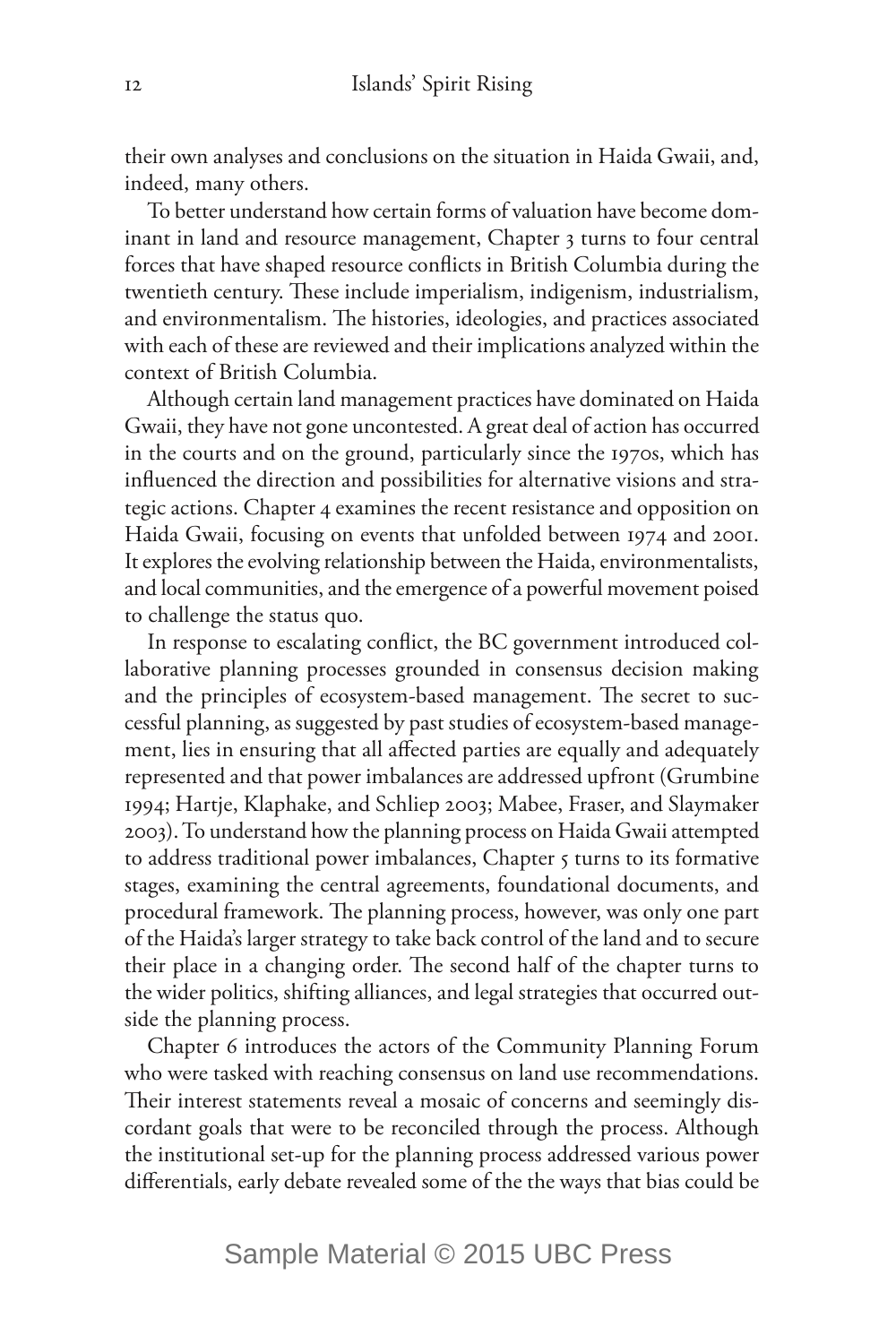organized into and out of the process, and the opportunities and constraints this presented for the actors.

An important focal point is the role of ecosystem-based management and its potential impact on planning outcomes. With its emphasis on an ecological bottom line, ecosystem-based management appears to present a promising counterbalance to dominant forms of monetary valuation. Nevertheless, it remains a socially constructed concept, with many areas open for negotiation. Chapter 7 takes a closer look at the concept and methodology of ecosystem-based management and the challenge of balancing socio-economic and ecological concerns.

The goal of the collaborative process was to develop a strategic land use plan that would guide subsequent resource development and more detailed planning. Chapter 8 discusses the draft land use recommendations presented during the final month of Community Planning Forum meetings. It exposes the extent to which the process addressed certain power imbalances while naturalizing others. Outside the planning process, strategic alliances continued to grow as the Haida took on the government and industry at the Supreme Court of Canada.

When the Province ignored community recommendations and court decisions, a major collective action was launched. Chapter 9 highlights the discursive frameworks that each side employed in the battle and the strategic manoeuvring and incremental ratcheting that took place in public and in private. With one side pushing to expand the current social order and the other side fighting to maintain it, years of protracted negotiations ensued before an unprecedented land use agreement was finally signed.

The final chapter examines the outcomes of the planning process and the factors contributing to its success. It considers the strengths and limitations of collaborative planning as a tool for assisting progressive environmental and social causes, while highlighting the importance of power in understanding its transformative potential. It reflects on how collaborative planning might advance community capacity and collective power to challenge the status quo, while emphasizing the importance of engaging with the wider social, cultural, and political contexts in order for this potential to be understood and realized. The chapter concludes with an overview of the new ecological, economic, and governance arrangements emerging five years after the land use agreement was signed and what they might mean for the future of Haida Gwaii.

This book has many academic aims and interests, while its creation was motivated, above all, by a sense that the story deserves to be told for its